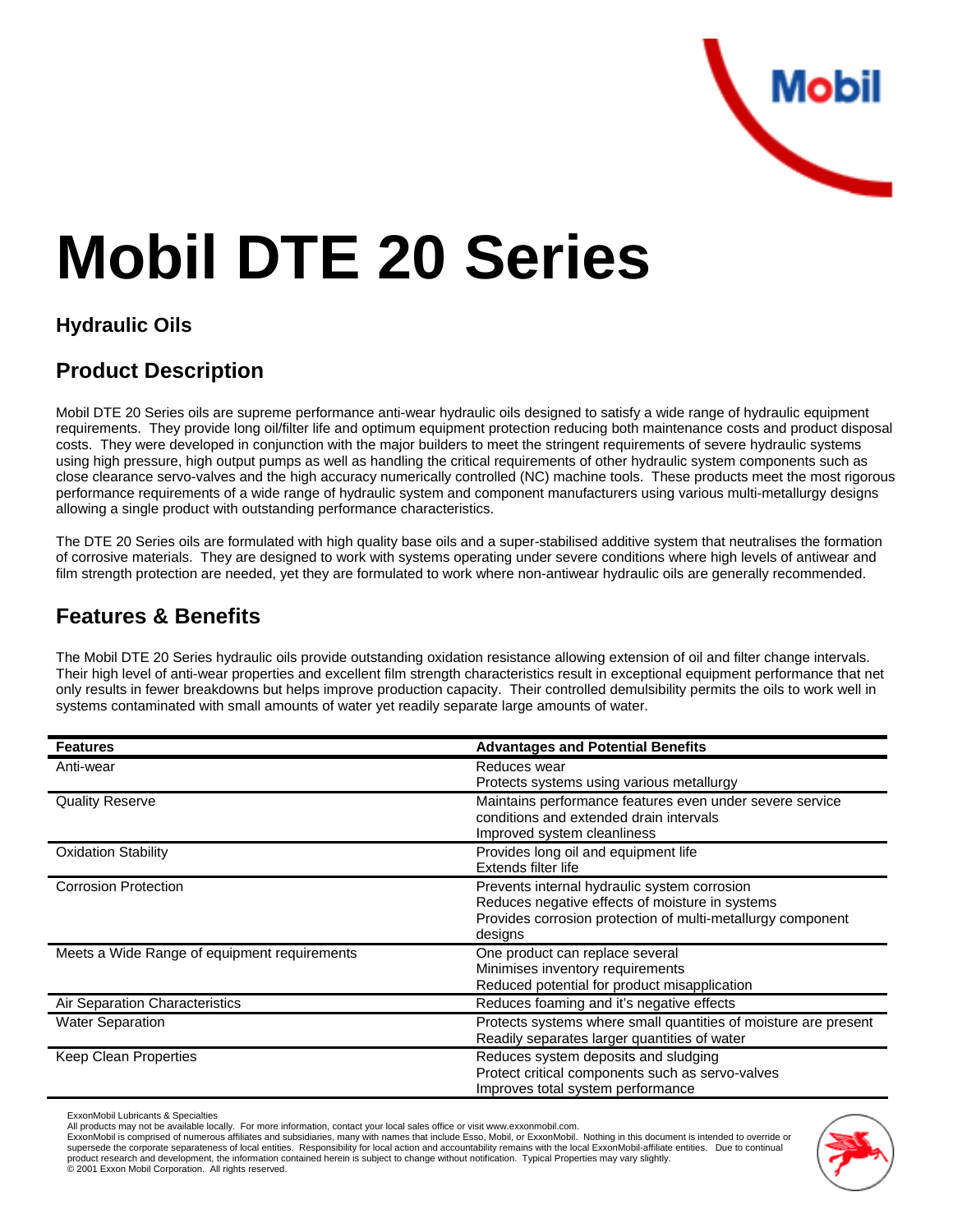

## **Applications**

- Hydraulic systems critical to deposit build-up such as sophisticated Numerically Controlled (NC) machines, particularly where close clearance servo-valves are used
- Where small amounts of water are unavoidable
- Applications where sludges and deposits form with conventional products
- In systems containing gears and bearings
- Systems requiring a high degree of load-carrying capability and anti-wear protection
- Applications where thin oil-film corrosion protection is an asset such as systems where small amounts of water are unavoidable
- Machines employing a wide range of components using various metallurgy

## **Specifications & Approvals**

| <b>Mobil DTE 20 Series meets or exceeds</b><br>the following industry specifications | 21 | 22 | 24 | 25 | 26 | 27 | 28 |
|--------------------------------------------------------------------------------------|----|----|----|----|----|----|----|
| FZG Gear Test, DIN 51354 - Fail Stage                                                |    |    | 12 | 12 | 12 | 12 | 12 |
|                                                                                      |    |    |    |    |    |    |    |
| Mobil DTE 20 Series has the following<br>builder approvals                           | 21 | 22 | 24 | 25 | 26 | 27 | 28 |
| Cincinnati Machine                                                                   |    |    |    |    |    |    |    |
| P-68                                                                                 |    |    | X  |    |    |    |    |
| P-69                                                                                 |    |    |    |    | Χ  |    |    |
| $P-70$                                                                               |    |    |    | Χ  |    |    |    |
| Vickers I-286-S                                                                      |    |    | X  | Χ  | Χ  |    |    |
| Vickers M-2950-S                                                                     |    |    | Χ  | Χ  | Χ  |    |    |
| Denison HF-0, HF-1, HF-2                                                             |    |    | Χ  | Χ  | v  |    |    |

#### **Typical Properties**

| <b>Mobil DTE 20 Series</b>                                 | 21    | 22    | 24    | 25    | 26                | 27    | 28    |
|------------------------------------------------------------|-------|-------|-------|-------|-------------------|-------|-------|
| <b>ISO Grade</b>                                           | 10    | 22    | 32    | 46    | 68                | 100   | 150   |
| Viscosity, ASTM D 445                                      |       |       |       |       |                   |       |       |
| cSt @ 40°C                                                 | 10.0  | 21.0  | 31.5  | 44.2  | 71.2              | 95.3  | 142.8 |
| cSt @ 100° C                                               | 2.74  | 4.5   | 5.29  | 6.65  | 8.53              | 10.9  | 14.28 |
| Viscosity Index, ASTM D 2270                               | 98    | 98    | 98    | 98    | 98                | 98    | 98    |
| Specific Gravity @ 15.6° C/15.6° C,<br><b>ASTM D 1298</b>  | 0.845 | 0.860 | 0.871 | 0.876 | 0.881             | 0.887 | 0.895 |
| Copper Strip Corrosion, ASTM D 130,<br>3 hrs @ 100° C      | 1B    | 1B    | 1B    | 1B    | 1B                | 1B    | 1B    |
| Rust Characteristics Proc B, ASTM D 665                    | Pass  | Pass  | Pass  | Pass  | Pass              | Pass  | Pass  |
| Pour Point, <sup>o</sup> C. ASTM D 97                      | -30   | -30   | -27   | -27   | $-21$             | $-21$ | -15   |
| Flash Point, <sup>o</sup> C. ASTM D 92                     | 174   | 200   | 220   | 232   | 236               | 248   | 276   |
| FZG 4-Square Load Support, DIN 51354,<br><b>Fail Stage</b> |       |       | 12    | 12    | $12 \overline{ }$ | 12    | 12    |
| Foam Sequence I, II, III, ASTM D 892, ml                   | 20/0  | 20/0  | 20/0  | 20/0  | 20/0              | 20/0  | 20/0  |

ExxonMobil Lubricants & Specialties

All products may not be available locally. For more information, contact your local sales office or visit www.exxonmobil.com.

ExxonMobil is comprised of numerous affiliates and subsidiaries, many with names that include Esso, Mobil, or ExxonMobil. Nothing in this document is intended to override or supersede the corporate separateness of local entities. Responsibility for local action and accountability remains with the local ExxonMobil-affiliate entities. Due to continual<br>product research and development, the infor